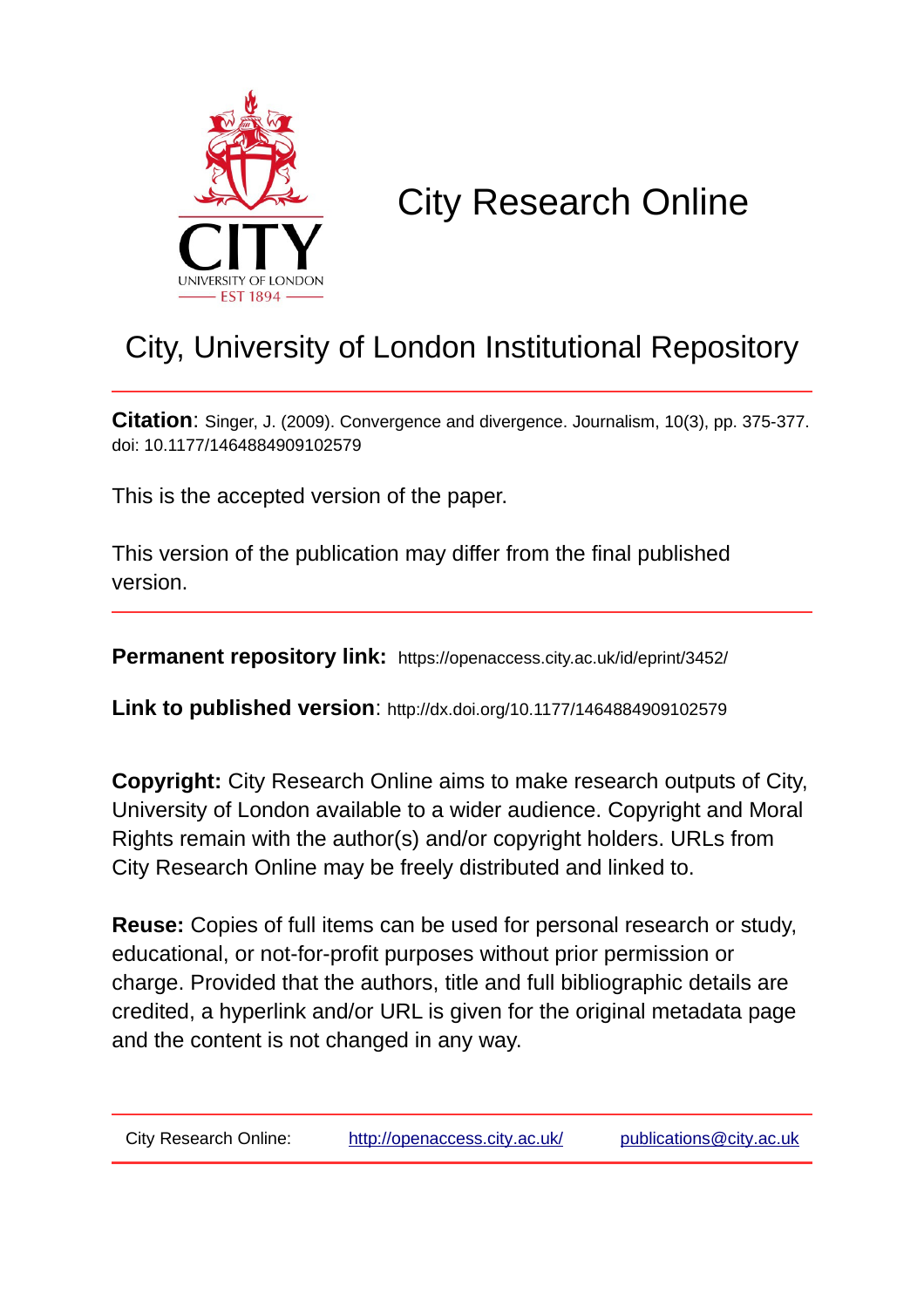#### *Copyright information*

The final and definitive version of this manuscript has been published in: *Journalism* © 2009; all rights reserved, Sage Publications Extract available at: http://jou.sagepub.com/content/10/3/375.extract DOI: 10.1177/1464884909102579

## *Please cite as:*

Singer, J. B. (2009). Convergence and Divergence. *Journalism* 10 (3), 375-377.

### **Convergence and Divergence**

Jane B. Singer

The steadily growing dominance of the internet as a source of information of all kinds will affect print and television journalism differently, I think. Television and online journalism will continue to converge. Print and online journalism will diverge.

In addition to the fact that television is finally set to become a digital medium, online and television journalism share three complementary strengths: immediacy, brevity and visual impact. On the internet, the first two have been evident from the start, though it has taken time for journalistic work routines to adjust.

The medium's visual capabilities were harder to see when transmission, processing and display speeds were slow and, importantly, when internet users lacked the technology to cheaply and easily disseminate their own visual information. Both those hurdles are going or gone, and the online medium is becoming a steadily more visual one.

Although much of that visual content is not journalistic – that is, in the public interest, broadly defined – a growing amount is. As more media organizations reconfigure their newsrooms to facilitate production of content across multiple platforms, journalists are increasingly likely to produce both video- and text-based versions of a story, even if they continue to think of themselves as working for a newspaper or magazine.

Strong visuals are a component of all television journalism, broadcast and cable. The immediacy and brevity of the internet, which demands a steady stream of fresh and easily digestible information, highlight its convergence with cable news in particular. There are two permutations, one connected to news and the other to opinion.

Reporters filing for the internet, regardless of the media platform most closely associated with their employer's "brand," are expected to follow a breaking story much as cable television reporters have done for a generation. Many of those same reporters, especially ones with topical expertise, also will be expected to develop their *own* online brand, comparable to the marketdriven personality of television journalists. The blog (or its progeny) will become a significant journalistic branding device, and it will be not just acceptable but desirable for online journalists to have an identifiable viewpoint or "voice," much like the talking heads on cable news channels.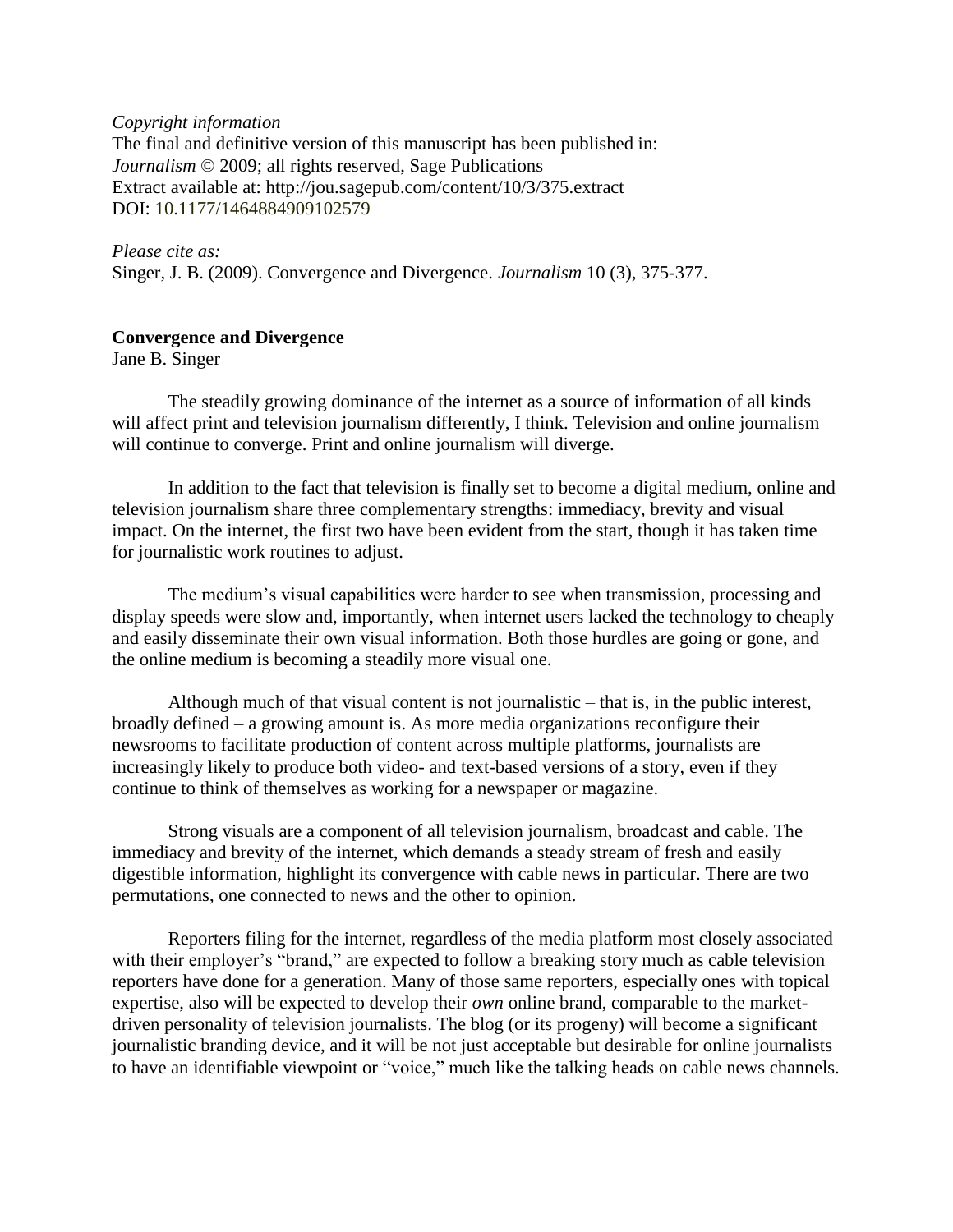The internet takes to new levels cable's assault on the notion of objectivity as a journalistic virtue. So  $20<sup>th</sup>$  century, don't you think?

Strict objectivity will fare little better in the surviving print media, I suspect. But its replacement will look rather different, highlighting the second half of my argument: that print and online journalism will diverge.

The core strengths of television align with those of the internet; the core strengths of print do not. The internet is good at long-form, text-based journalism only when that text can be effectively combined with visuals and, typically, with the other core online attribute of interactivity, which is not significantly shared by either print or television journalism. In-depth explorations drawing on all three elements – often along with interactivity's cousins, the ability to personalize and/or contribute to online content -- can be exceptionally powerful. But by themselves, long chunks of online text are terribly hard to get through, both because reading from a screen is tiresome no matter how good the resolution, and because something else always is just begging to be clicked.

Journalism based primarily on the power of words works best, and will continue to work best, on paper. The print medium offers greater legibility and flexibility as well as fewer distractions, inviting relatively slow reading as opposed to relatively quick viewing.

The online journalist is an information provider; the rapidly updating online form of journalism requires adeptness at gathering information quickly, packaging it into easily digestible elements, and disseminating it in a way that maintains a coherent story line. The print journalist is a sense maker, putting the information we've already obtained online into context, exploring it, analyzing it, and explaining its relevance.

It bears emphasizing that I am not talking about different people here. I am talking about different forms of journalism – different outputs for different media platforms. The investigative reporter, for instance, may break a story online, post a blog item about the process of reporting it, and write an analytical print piece exploring its implications. Perhaps other elements will be added to create an interactive multimedia package, too. That sounds like a great deal of work, and it is. There is likely to be more work for journalists in the future, but unlikely to be more employed journalists to do that work. My point here, however, is that what appears online and what appears in print will continue to diverge in line with the respective strengths of the different media forms.

*Postscript:* I have tried to avoid attaching value judgments to the media convergence and divergence envisioned in this essay, but I will conclude with a warning. Analytical journalism is expensive to produce – and inevitably, it also will be expensive to consume. It demands considerable cognitive effort to read, and most people, most of the time, will not choose to make that effort. The print audience will be small in size relative to the increasingly massive online one, a trend that is already apparent – too small to sustain the centuries-old business model of selling mass audiences to advertisers. Some number of newspapers will cease to exist in print form, and others will cease to exist at all – another trend that is easy to spot. Those that remain will not be cheap. A crucial issue will be whether the revenue they can generate will cover the